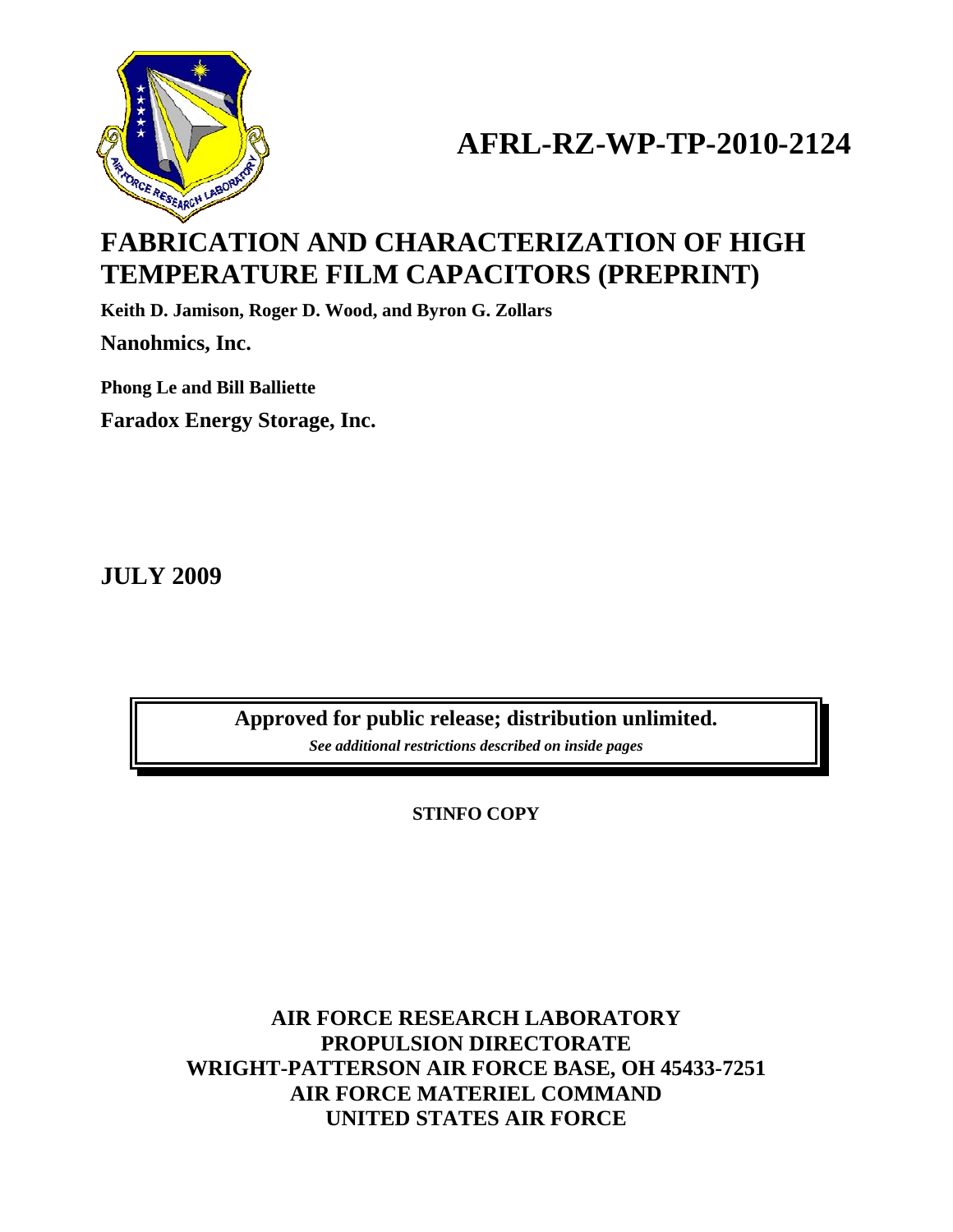| <b>REPORT DOCUMENTATION PAGE</b>                                                                                                                                                                                                                                                                                                                                                                                                                                                                                                                                                                                                                                                                                                                                                                                                                                                                                                                                   |                                  |                 |                  | Form Approved<br>OMB No. 0704-0188                              |  |  |
|--------------------------------------------------------------------------------------------------------------------------------------------------------------------------------------------------------------------------------------------------------------------------------------------------------------------------------------------------------------------------------------------------------------------------------------------------------------------------------------------------------------------------------------------------------------------------------------------------------------------------------------------------------------------------------------------------------------------------------------------------------------------------------------------------------------------------------------------------------------------------------------------------------------------------------------------------------------------|----------------------------------|-----------------|------------------|-----------------------------------------------------------------|--|--|
| The public reporting burden for this collection of information is estimated to average 1 hour per response, including the time for reviewing instructions, searching existing data sources, gathering and<br>maintaining the data needed, and completing and reviewing the collection of information. Send comments regarding this burden estimate or any other aspect of this collection of information, including<br>suggestions for reducing this burden, to Department of Defense, Washington Headquarters Services, Directorate for Information Operations and Reports (0704-0188), 1215 Jefferson Davis Highway, Suite<br>1204, Arlington, VA 22202-4302. Respondents should be aware that notwithstanding any other provision of law, no person shall be subject to any penalty for failing to comply with a collection of information if it<br>does not display a currently valid OMB control number. PLEASE DO NOT RETURN YOUR FORM TO THE ABOVE ADDRESS. |                                  |                 |                  |                                                                 |  |  |
| 1. REPORT DATE (DD-MM-YY)                                                                                                                                                                                                                                                                                                                                                                                                                                                                                                                                                                                                                                                                                                                                                                                                                                                                                                                                          | 2. REPORT TYPE                   |                 |                  | 3. DATES COVERED (From - To)<br>01 February 2009 - 29 July 2009 |  |  |
| <b>July 2009</b>                                                                                                                                                                                                                                                                                                                                                                                                                                                                                                                                                                                                                                                                                                                                                                                                                                                                                                                                                   | <b>Conference Paper Preprint</b> |                 |                  |                                                                 |  |  |
| <b>4. TITLE AND SUBTITLE</b><br>FABRICATION AND CHARACTERIZATION OF HIGH TEMPERATURE FILM                                                                                                                                                                                                                                                                                                                                                                                                                                                                                                                                                                                                                                                                                                                                                                                                                                                                          |                                  |                 |                  | 5a. CONTRACT NUMBER<br>FA8650-05-C-2628                         |  |  |
| <b>CAPACITORS (PREPRINT)</b>                                                                                                                                                                                                                                                                                                                                                                                                                                                                                                                                                                                                                                                                                                                                                                                                                                                                                                                                       |                                  |                 | 5b. GRANT NUMBER |                                                                 |  |  |
|                                                                                                                                                                                                                                                                                                                                                                                                                                                                                                                                                                                                                                                                                                                                                                                                                                                                                                                                                                    |                                  |                 |                  | <b>5c. PROGRAM ELEMENT NUMBER</b><br>65502D                     |  |  |
| 6. AUTHOR(S)                                                                                                                                                                                                                                                                                                                                                                                                                                                                                                                                                                                                                                                                                                                                                                                                                                                                                                                                                       |                                  |                 |                  | <b>5d. PROJECT NUMBER</b>                                       |  |  |
| Keith D. Jamison, Roger D. Wood, and Byron G. Zollars (Nanohmics, Inc.)                                                                                                                                                                                                                                                                                                                                                                                                                                                                                                                                                                                                                                                                                                                                                                                                                                                                                            |                                  |                 | 0605             |                                                                 |  |  |
| Phong Le and Bill Balliette (Faradox Energy Storage, Inc.)                                                                                                                                                                                                                                                                                                                                                                                                                                                                                                                                                                                                                                                                                                                                                                                                                                                                                                         |                                  |                 |                  | <b>5e. TASK NUMBER</b>                                          |  |  |
|                                                                                                                                                                                                                                                                                                                                                                                                                                                                                                                                                                                                                                                                                                                                                                                                                                                                                                                                                                    |                                  |                 |                  | <b>PP</b><br>5f. WORK UNIT NUMBER                               |  |  |
|                                                                                                                                                                                                                                                                                                                                                                                                                                                                                                                                                                                                                                                                                                                                                                                                                                                                                                                                                                    |                                  |                 |                  | 0605PP0V                                                        |  |  |
| 7. PERFORMING ORGANIZATION NAME(S) AND ADDRESS(ES)                                                                                                                                                                                                                                                                                                                                                                                                                                                                                                                                                                                                                                                                                                                                                                                                                                                                                                                 |                                  |                 |                  | 8. PERFORMING ORGANIZATION                                      |  |  |
| Faradox Energy Storage, Inc.<br>Nanohmics, Inc.                                                                                                                                                                                                                                                                                                                                                                                                                                                                                                                                                                                                                                                                                                                                                                                                                                                                                                                    |                                  |                 |                  | <b>REPORT NUMBER</b>                                            |  |  |
| 6201 East Oltorf Street, Suite 400<br>6201 East Oltorf Street, Suite 400<br>Austin, TX 78741<br>Austin, TX 78741                                                                                                                                                                                                                                                                                                                                                                                                                                                                                                                                                                                                                                                                                                                                                                                                                                                   |                                  |                 |                  |                                                                 |  |  |
|                                                                                                                                                                                                                                                                                                                                                                                                                                                                                                                                                                                                                                                                                                                                                                                                                                                                                                                                                                    |                                  |                 |                  |                                                                 |  |  |
| 9. SPONSORING/MONITORING AGENCY NAME(S) AND ADDRESS(ES)                                                                                                                                                                                                                                                                                                                                                                                                                                                                                                                                                                                                                                                                                                                                                                                                                                                                                                            |                                  |                 |                  | 10. SPONSORING/MONITORING                                       |  |  |
| Air Force Research Laboratory<br><b>Propulsion Directorate</b>                                                                                                                                                                                                                                                                                                                                                                                                                                                                                                                                                                                                                                                                                                                                                                                                                                                                                                     |                                  |                 |                  | <b>AGENCY ACRONYM(S)</b><br>AFRL/RZPE                           |  |  |
| Wright-Patterson Air Force Base, OH 45433-7251                                                                                                                                                                                                                                                                                                                                                                                                                                                                                                                                                                                                                                                                                                                                                                                                                                                                                                                     |                                  |                 |                  | <b>11. SPONSORING/MONITORING</b>                                |  |  |
| Air Force Materiel Command                                                                                                                                                                                                                                                                                                                                                                                                                                                                                                                                                                                                                                                                                                                                                                                                                                                                                                                                         |                                  |                 |                  | <b>AGENCY REPORT NUMBER(S)</b>                                  |  |  |
| <b>United States Air Force</b>                                                                                                                                                                                                                                                                                                                                                                                                                                                                                                                                                                                                                                                                                                                                                                                                                                                                                                                                     |                                  |                 |                  | AFRL-RZ-WP-TP-2010-2124                                         |  |  |
| <b>12. DISTRIBUTION/AVAILABILITY STATEMENT</b><br>Approved for public release; distribution unlimited.                                                                                                                                                                                                                                                                                                                                                                                                                                                                                                                                                                                                                                                                                                                                                                                                                                                             |                                  |                 |                  |                                                                 |  |  |
| <b>13. SUPPLEMENTARY NOTES</b><br>Conference paper submitted to the Proceedings of the High Temperature Electronics Network (HiTEN) 2009 held in Oxford, UK,                                                                                                                                                                                                                                                                                                                                                                                                                                                                                                                                                                                                                                                                                                                                                                                                       |                                  |                 |                  |                                                                 |  |  |
| September 13 - 16, 2009. PA Case Number: 88ABW-2009-3462, 29 Jul 2009. Paper contains color.                                                                                                                                                                                                                                                                                                                                                                                                                                                                                                                                                                                                                                                                                                                                                                                                                                                                       |                                  |                 |                  |                                                                 |  |  |
| This work was funded in whole or in part by Department of the Air Force contract FA8650-05-C-2628. The U.S. Government has                                                                                                                                                                                                                                                                                                                                                                                                                                                                                                                                                                                                                                                                                                                                                                                                                                         |                                  |                 |                  |                                                                 |  |  |
| for itself and others acting on its behalf an unlimited, paid-up, nonexclusive, irrevocable worldwide license to use, modify,<br>reproduce, release, perform, display, or disclose the work by or on behalf of the U.S. Government.                                                                                                                                                                                                                                                                                                                                                                                                                                                                                                                                                                                                                                                                                                                                |                                  |                 |                  |                                                                 |  |  |
| <b>14. ABSTRACT</b>                                                                                                                                                                                                                                                                                                                                                                                                                                                                                                                                                                                                                                                                                                                                                                                                                                                                                                                                                |                                  |                 |                  |                                                                 |  |  |
| Capacitors that perform well at temperature exceeding 150 $\degree$ C and have energy densities in excess of 1 J/cc are an enabling                                                                                                                                                                                                                                                                                                                                                                                                                                                                                                                                                                                                                                                                                                                                                                                                                                |                                  |                 |                  |                                                                 |  |  |
| technology for many applications in automotive, geophysical exploration, aerospace, and the military. To address this need<br>Nanohmics has produced temperature-stable film capacitors using amorphous silicon dioxide as the dielectric material. The                                                                                                                                                                                                                                                                                                                                                                                                                                                                                                                                                                                                                                                                                                            |                                  |                 |                  |                                                                 |  |  |
| capacitors are fabricated by depositing submicron films of silicon dioxide on both sides of a thin metalized poylimide substrate to                                                                                                                                                                                                                                                                                                                                                                                                                                                                                                                                                                                                                                                                                                                                                                                                                                |                                  |                 |                  |                                                                 |  |  |
| form dielectric-coated electrodes. Next, two coated electrodes are wound together into a cylindrical shape to produce the capacitor                                                                                                                                                                                                                                                                                                                                                                                                                                                                                                                                                                                                                                                                                                                                                                                                                                |                                  |                 |                  |                                                                 |  |  |
| core. Electrical contact is then made to the ends of the cores and electrical wires are attached to the contacts. Measurements indicate<br>that capacitors with amorphous silicon dioxide dielectric have fairly stable capacitance, dissipation factor, and breakdown threshold                                                                                                                                                                                                                                                                                                                                                                                                                                                                                                                                                                                                                                                                                   |                                  |                 |                  |                                                                 |  |  |
| over a wide temperature range. In this paper Nanohmics presents test results that show 1-2 $\mu$ m film capacitors fabricated using SiO <sub>2</sub>                                                                                                                                                                                                                                                                                                                                                                                                                                                                                                                                                                                                                                                                                                                                                                                                               |                                  |                 |                  |                                                                 |  |  |
| dielectric have stable properties over a wide temperature range and a lifetime in excess of 1,000 hours at temperature of 200 °C                                                                                                                                                                                                                                                                                                                                                                                                                                                                                                                                                                                                                                                                                                                                                                                                                                   |                                  |                 |                  |                                                                 |  |  |
| under applied voltages from 50 to 75 VDC.                                                                                                                                                                                                                                                                                                                                                                                                                                                                                                                                                                                                                                                                                                                                                                                                                                                                                                                          |                                  |                 |                  |                                                                 |  |  |
| <b>15. SUBJECT TERMS</b><br>capacitor, poylimide, dissipation factor, breakdown threshold, silicon dioxide, and dielectric                                                                                                                                                                                                                                                                                                                                                                                                                                                                                                                                                                                                                                                                                                                                                                                                                                         |                                  |                 |                  |                                                                 |  |  |
| 16. SECURITY CLASSIFICATION OF:                                                                                                                                                                                                                                                                                                                                                                                                                                                                                                                                                                                                                                                                                                                                                                                                                                                                                                                                    | <b>17. LIMITATION</b>            | 18. NUMBER      |                  | 19a. NAME OF RESPONSIBLE PERSON (Monitor)                       |  |  |
| <b>b. ABSTRACT</b><br><b>c. THIS PAGE</b><br>a. REPORT                                                                                                                                                                                                                                                                                                                                                                                                                                                                                                                                                                                                                                                                                                                                                                                                                                                                                                             | OF ABSTRACT:                     | <b>OF PAGES</b> |                  | Jeffery T. Stricker                                             |  |  |
| Unclassified<br>Unclassified<br>Unclassified                                                                                                                                                                                                                                                                                                                                                                                                                                                                                                                                                                                                                                                                                                                                                                                                                                                                                                                       | <b>SAR</b>                       | 10              | N/A              | 19b. TELEPHONE NUMBER (Include Area Code)                       |  |  |
| Standard Form 298 (Rev. 8-98)<br>Prescribed by ANSI Std. Z39-18                                                                                                                                                                                                                                                                                                                                                                                                                                                                                                                                                                                                                                                                                                                                                                                                                                                                                                    |                                  |                 |                  |                                                                 |  |  |

i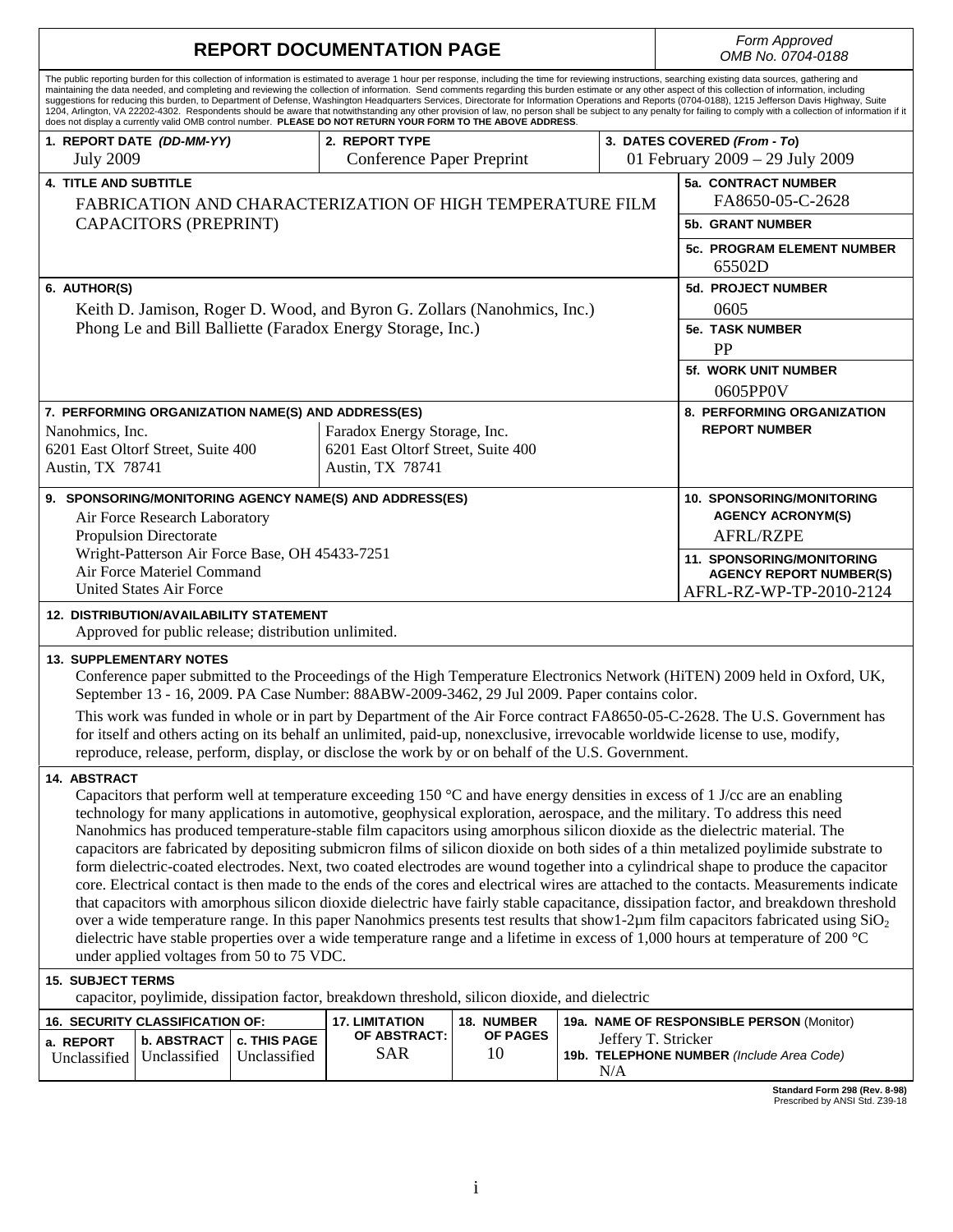# Fabrication and Characterization of High Temperature Film Capacitors

Keith D. Jamison, Roger D. Wood, and Byron G. Zollars, Nanohmics, Inc., 6201 East Oltorf St, Suite 400, Austin, TX 78741

Tel: 512-349-7987, FAX 512-389-9990 kjamison@nanohmics.com

Phong Le, Bill Balliette, Faradox Energy Storage, Inc, 6201 East Oltorf St, Suite 400 Austin, TX 78741

# **Abstract**

*Capacitors that perform well at temperatures exceeding 150˚C and have energy densities in excess of 1 J/cm<sup>3</sup> are an enabling technology for many applications in automotive, geophysical exploration, aerospace, and the military. To address this need Nanohmics has produced temperature-stable film capacitors using amorphous silicon dioxide as the dielectric material. The capacitors are fabricated by depositing submicron films of silicon dioxide on both sides of a thin metalized poylimide substrate to form dielectric-coated electrodes. Next, two coated electrodes are wound together into a cylindrical shape to produce the capacitor core. Electrical contact is then made to the ends of the cores and electrical wires are attached to the contacts. Measurements indicate that capacitors with amorphous silicon dioxide dielectric have fairly stable capacitance, dissipation factor, and breakdown threshold over a wide temperature range. In this paper Nanohmics presents test results that show 1-2*  $\mu$ *F film capacitors fabricated using SiO2 dielectric have stable properties over a wide temperature range and a lifetime in excess of 1,000 hours at temperatures of 200˚C under applied voltages from 50 to 75 VDC.* 

### **Introduction**

In order to produce electronic systems that operate reliably at elevated temperatures all components including integrated circuits, transistors and capacitors must function efficiently in this environment. Even though a capacitor is generally thought of as an inexpensive passive component, its ubiquity in electrical energy storage, filtering, and power conversion, and its tendency to fail catastrophically, emphasize the need for more stable and reliable capacitors for harsh environments. The key to producing highly reliable and temperature stable capacitors is through improvements in the capacitor dielectric.

Previous studies have been made on diamond like carbon [1] and oxynitrides [2] to identify alternative dielectrics for fabrication of film capacitors. In this paper we present test results from capacitors fabricated using flexible amorphous silicon dioxide as an alternative dielectric to polymer films in the fabrication of non-polar, film capacitors. Amorphous silicon dioxide has a higher dielectric constant, improved breakdown strength, and is more temperature stable than its polymer counterparts. This allows capacitors fabricated using silicon dioxide as the dielectric to achieve high energy densities with consistent operational properties over a large temperature range. This improves capacitor performance and lifetime in harsh environments. By increasing the breakdown strength and dielectric constant compared to traditional polymer dielectrics, film capacitors can be made smaller, thereby reducing the weight and size of many electrical systems. In addition, the temperature stability of the amorphous silicon dioxide dielectrics will make these capacitors compatible with the next generation of high temperature / high power electronic devices made using SOI, GaN and SiC.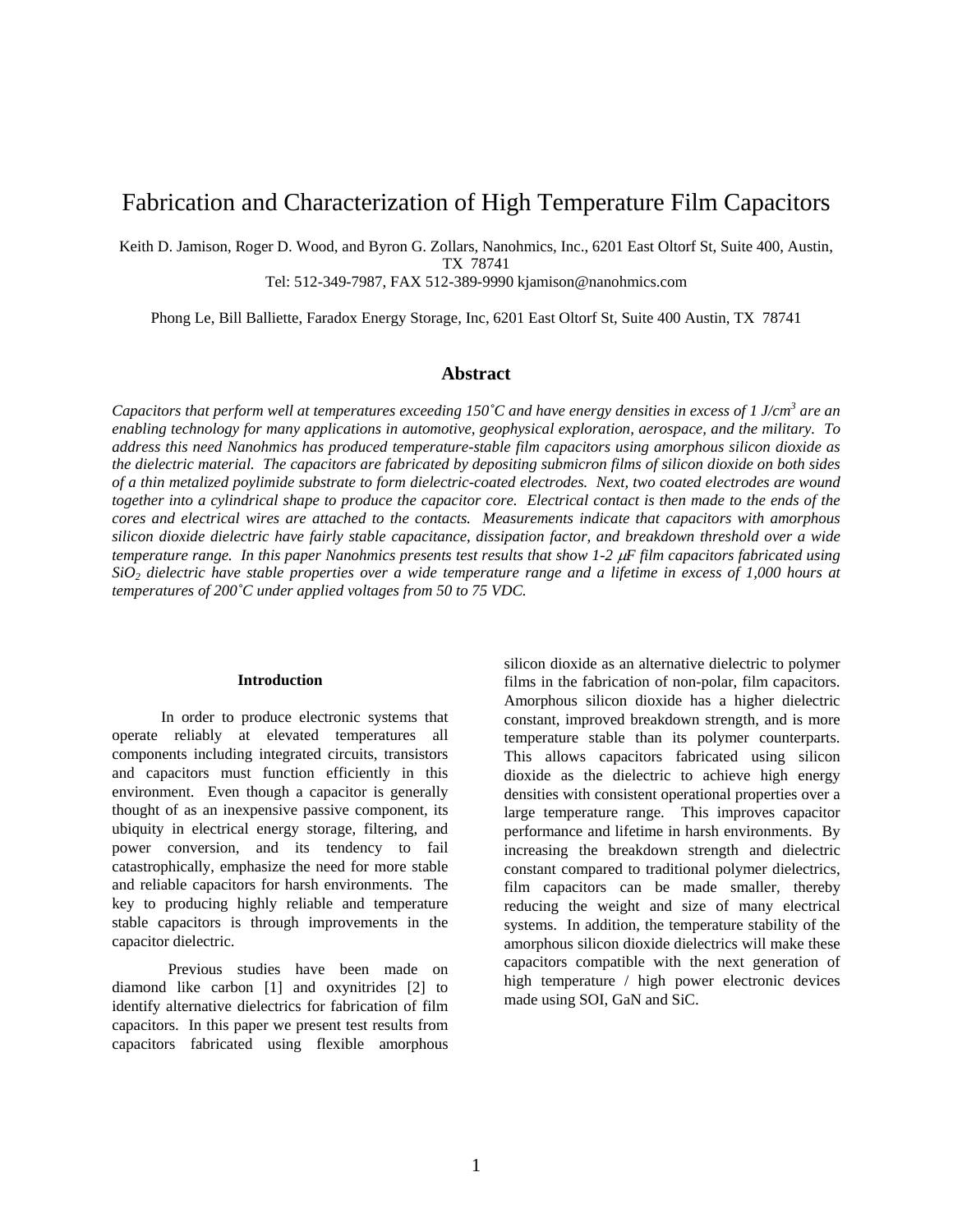# **Experimental**

Preliminary studies of the silicon dioxide dielectric based film capacitor performance have been discussed elsewhere. [3,4] To fabricate the film capacitors, a thin polyimide web with a metal coating on both sides is used as the starting electrode. Next, a submicron layer of  $SiO<sub>2</sub>$  is deposited on both sides of the electrode using a custom built web coater. The thin, metal coated polyimide film serves as a flexible electrode that maintains the clearing properties of traditional film capacitors. To fabricate the capacitor, two such coated electrodes are placed together, slightly offset, and wound into a cylinder. A metal end spray is used to make electrical contact to the ends of the film.

Using the above fabrication method the capacitance of the device is determined by the thickness and dielectric constant of the deposited  $SiO<sub>2</sub>$ . The metalized polyimide web serves as a support structure for the electrodes and should be as thin as possible to maximize energy density. Figure 1 shows the web coating system used to produce the  $SiO<sub>2</sub>$  coated electrodes and Figure 2 shows capacitors wound from  $SiO<sub>2</sub>$  coated polyimide film after end spray.



**Figure 1**. Picture of the custom built web coating system used to deposit the dielectric on the metalized film.



**Figure 2**. Picture of pre-packaged capacitor cores after winding the  $SiO<sub>2</sub>$  coated metalized polyimide electrodes into a cylindrical shape and end spray.

### **Capacitor Testing and Discussion**

Initial test capacitors were made using  $\sim$ 0.35 $\mu$ m of SiO<sub>2</sub> sputter deposited on each side of a 13 micron thick metalized polyimide film. Two of these films were then placed on top of each other and wound ~30 times around a ½" mandrel using a hand winder to produce  $\sim 1.5$   $\mu$ F film capacitors. We initially used a ½" diameter mandrel to wind the film but tests indicate that we can wind films on mandrels as small as 1/8".in diameter Future work will focus on smaller diameter capacitors.

Initially the capacitors were tested at room temperature for stability and leakage under a 50 VDC bias. No change in either capacitance  $(\sim 1.5 \text{ }\mu\text{F})$  or dissipation factor  $\left(\langle 1\% \right)$  was noted during the 800 hour test and leakage remained well under 1 microampere. Next two capacitors were selected and tested to breakdown. One of the capacitors remained at room temperature for the breakdown test and one capacitor was heated 150˚C then tested to breakdown. Both capacitors failed between 130 VDC and 150 VDC.

For the first long term test of temperature stability, three of the capacitors were heated to 150˚C and the capacitance and leakage was measured over a 1000 hour time period under a continuous 50 VDC bias. Results for these capacitors are shown in Figure 3. The capacitance remained fairly stable over the 1000 hour time period and the leakage dropped for all of the capacitors.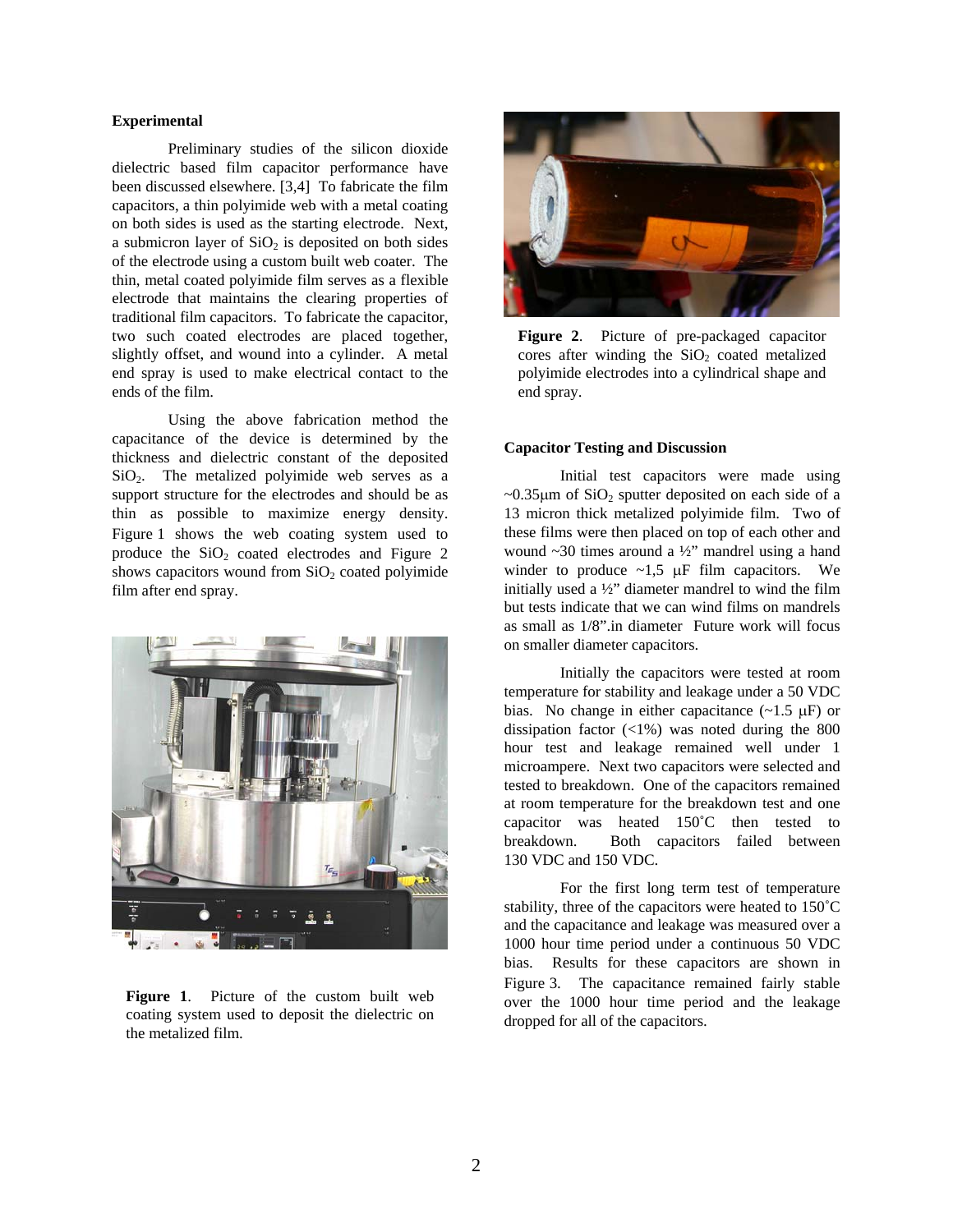

**Figure 3**. Capacitance and leakage current of three test capacitors as function of time at 150C under a 50 VDC bias

Next the capacitors were heated to 200˚C for 380 hours again under a continuous voltage bias of 50 VDC. The capacitance and dissipation factor (df) at 1000 Hz as a function of temperature is shown in Figure 4 for the combined set of experiments. During the 1000 hr life test at 150˚C and the 380 hour life test at 200˚C the capacitance drops slightly. Upon cooling the capacitance returned to near what it was when the heating experiment started although the df remained at the higher value. We believe the increasing df over time is due to oxidization of the end contact at high temperatures. Work is underway to minimize this effect.

The capacitance of the three capacitors what were tested did not change the same relative percentage as a function of temperature with capacitor #13 changing the most.



**Figure 4.** Capacitance and dissipation factor as a function of temperature under 50 VDC bias.

To further investigate the temperature dependence of the capacitors and to obtain more lifetime data, five capacitors were heated to 200˚C. (the original three capacitors that had been previously tested to 200˚C and two new capacitors that had never been heated). These capacitors were compared to small "dot" capacitors that were fabricated by placing a small (3mm diameter) dot on a  $SiO<sub>2</sub>$  coated metalized polyimide film. The results are shown in Figure 5. The three capacitors that have already been heated to 200˚C show a smaller change in capacitance as a function of temperature, the two "new" capacitors show a slightly larger change and the dot capacitor does not change capacitance significantly when heated. We believe that the change in capacitance shown in these capacitors is due to thermal movement of the electrodes during the initial heating and not a fundamental property of the dielectric. Work is underway to minimize this effect. Regardless the capacitance remains fairly constant as a function of temperature between room temperature and 200˚C.



**Figure 5**. Plot of capacitance as a function of temperature for five  $SiO<sub>2</sub>$  dielectric film capacitors and one dot capacitor. (n) signifies that this is the first time the capacitor has been heated (o) signifies that the capacitor has been previously heated to 200<sup>o</sup>C.

Figures 6 and 7 show life test of five capacitors at 200˚C under a 75 VDC continuous bias. Figure 6 shows the three capacitors that were previously tested at 150˚C and 200˚C and Figure 7 shows the two new capacitor that were heated to 200˚C. The dissipation factor of all the capacitors at 200˚C ranged between 0.008 and .025. There is noticeably more leakage in two of the capacitors that had been at elevated temperatures for a longer period of time. The others operated well with leakages well below a microampere at 200˚C.